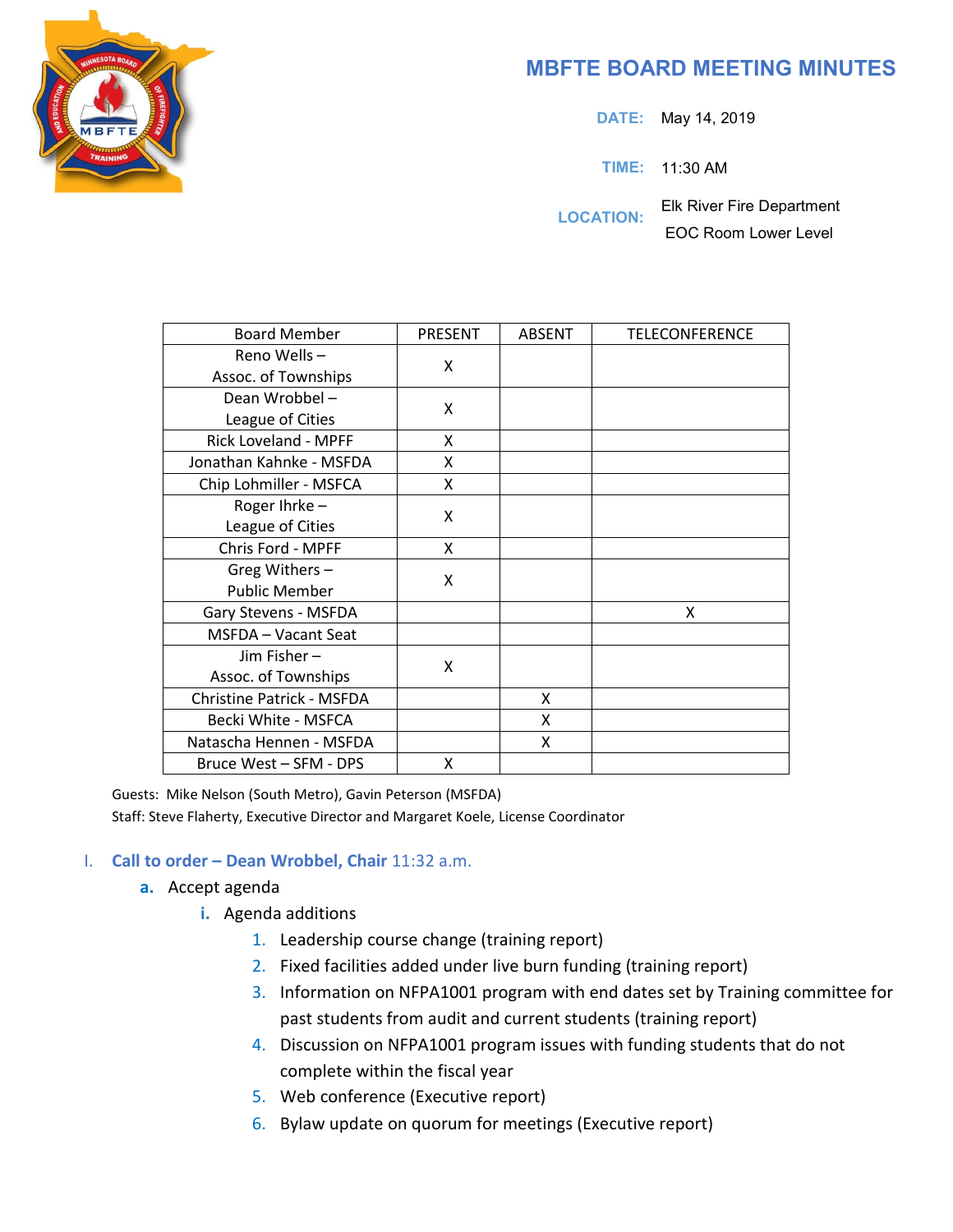- 7. Draft of committee meetings to board members prior to the board meeting (new business)
	- **a. Motion by Chip Lohmiller, second by Chris Ford, to approve the agenda with the additions, motion carried**
- **II. Approval of minutes from February 12, 2019** 
	- **a. Motion to approve the minutes from February 12, 2019, by Rick Loveland, second by Chip Lohmiller, motion carried**
- **III. Reports**
	- **a.** Treasurer, Steve Flaherty, Executive Director
		- **i.** Condensed version of the financial report is in your packet
			- 1. \$7.33 million total budget this fiscal year
			- **2.** \$6.9 million is for reimbursement
			- **3.** Unexpended is \$5.9 million as of May 1, 2019
				- **a.** Motion by Rick Loveland to approve the financial report, second by Chip Lohmiller, motion carried
		- **ii.** FSA balance, Bruce West
			- **1.** \$11,369,295.77 (includes firework sales)
				- **a.** should meet the \$13 million budget goal
	- **b.** Executive Director, Steve Flaherty
		- **i.** RFR Update
			- **1.** \$5.9 million left to reimburse
			- **2.** Have a few departments that have submitted for the first time and some that did not submit last year that have this year
			- **3.** Sourcewell funds (5 county region), have been used up by 21 departments thus far
			- **4.** Live burn has a waiting list for FY19 and FY20
			- **5.** We are still waiting on conference and seminars to finish up in order to reimburse them
			- **6.** NFPA1001 has about 1200 projected to go through FY19 and only reimbursed 95 students so far, still waiting on providers to upload paperwork and MFSCB to enter data
			- **7.** Leadership has completed the two cohorts this fiscal year, would like to change things for FY20
				- **a.** Great evaluations from this program by participants
			- **8.** Still waiting on the Governor to appoint the seats to the board
			- **9.** Roster collections are under way
			- **10.** Margaret Koele, License Coordinator is celebrating five years working with MBFTE next week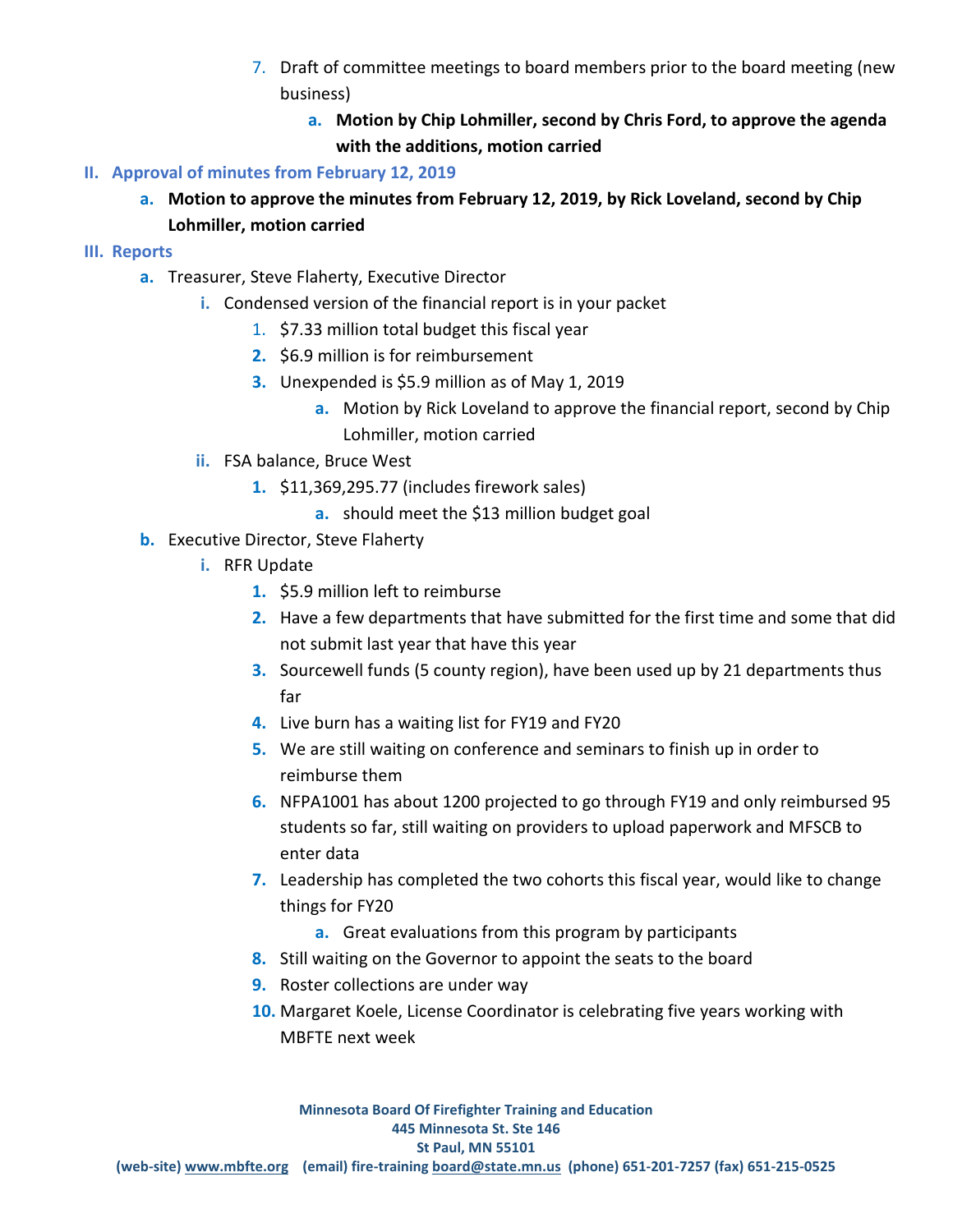- **11.** Steve Flaherty will be part of the MFSCB transition committee working on options for when they transition from the Executive management they have now to a new organization or management team
	- **a.** One of the options is moving under the State Fire Marshal Division
	- **b.** Observing Pro Board
- **ii.** Phase II audit update
	- **1.** Steve Flaherty, Executive Director, commented that we are continuing to work with MFSCB, along with providers, to find out the students that are dropped from this course
		- **a.** Once the audit is completed it will show the cost of doing business by the dropped students, which goes along with the turnover rate in the fire service
		- **b.** We will have a better idea of numbers at the August meeting
- **c.** Executive Committee, Chair Dean Wrobbel
	- **i.** Bylaw revision on quorum for meetings Dean Wrobbel, Chair
		- **1.** The Executive committee would like to recommend to the board that the quorum be met in person at the meeting and change the bylaws to address that change
			- **a.** There is an issue with distractions or drop off during the teleconference call in
				- **i.** The quorum changes as people drop off
				- **ii.** People talk over each other when not able to see when others are going to talk making it hard to conduct business
				- **iii.** Noise distracting the meeting when people do not mute their phones or are typing during the meeting over the teleconference line
			- **b.** The meetings are four times a year and people should be able to make those meetings when volunteered to be on the board
			- c. John Kahnke, added the definition of quorum "is you must be present"
			- d. Have protocol if a meeting is cancelled to have it listed on calendar that the meeting will be held the following week same day of the week
				- i. If the weather his bad the meeting should be cancelled for the safety of all members driving to attend the meeting
					- 1. Add this to the bylaws about weather and holding meetings the following week if cancel a meeting
			- e. In "Roberts rules" the Chair announces the loss of the quorum before taking any votes, if people leave the meeting, still continue the meeting and finish conducting business
				- i. Roberts rule will be reverted to in the interim of a quorum issue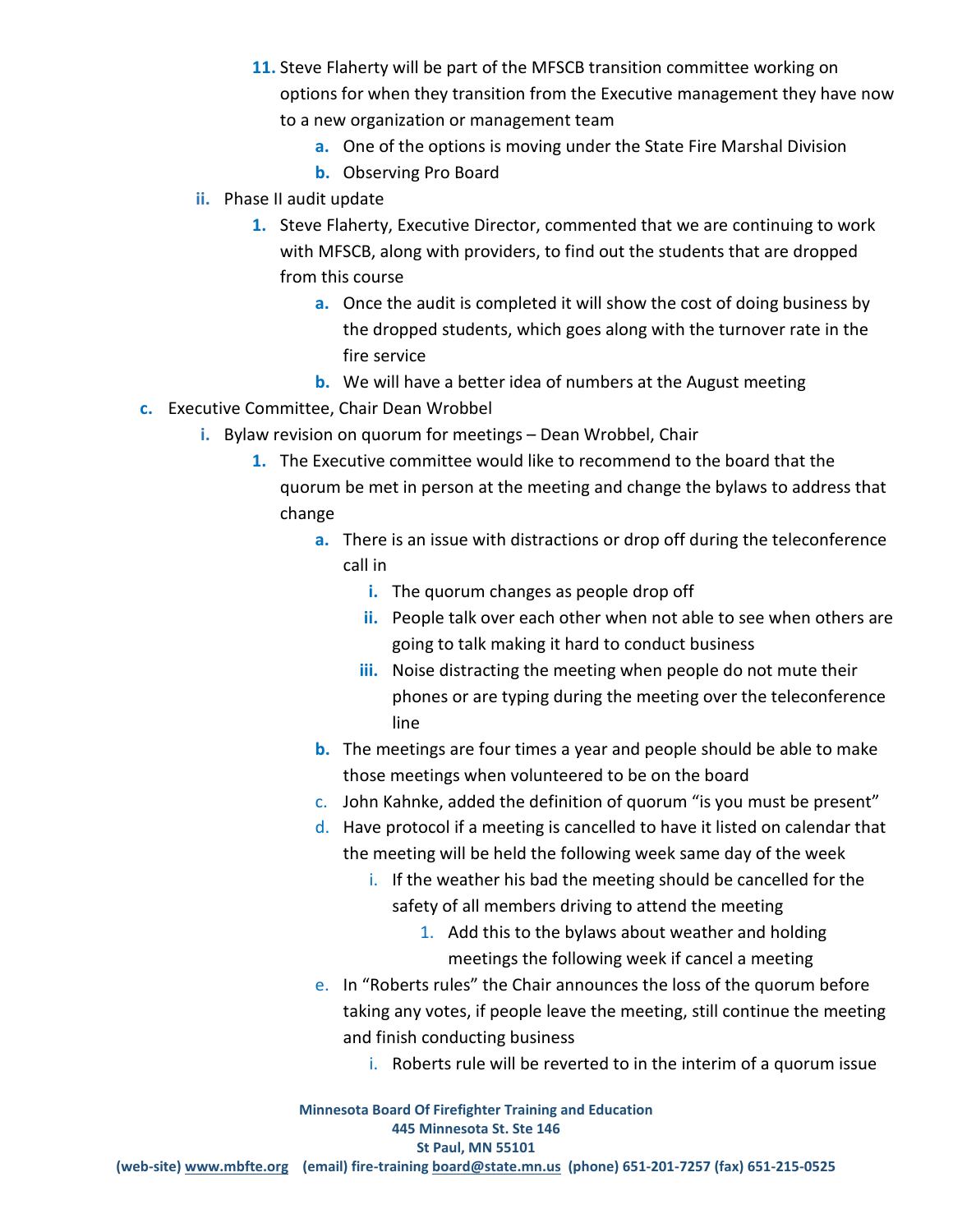- ii. Reno Wells commented the current board bylaws state "no official business may be acted on without a quorum"
	- 1. Interpret that no business should be decided without the quorum
	- 2. Rick Loveland interprets that the meeting cannot start without a quorum, but if a quorum is lost during the meeting can continue to conduct business
	- 3. Roger Ihrke commented there is nothing in the bylaws saying you need a quorum for a committee, you only need to have one person and that is the committee
		- a. Committees are not making decisions on recommendations
	- 4. Dean Wrobbel commented that currently the way the bylaws are written he would table any item if a quorum was not there to conduct the business, unless the board clarifies the bylaw on this issue
	- 5. Chip Lohmiller commented that each board member volunteered to be on this board and if they cannot make four meetings a year, then they need to rethink their commitment. We spend too much discussion time on this issue of attendance for meeting
- iii. Board suggested to inquire with the AG office on quorums and web conference
- **f. Motion made by Bruce West to add using Roberts Rules as a guide for board activities under article 1 section 4 of the bylaws, Rick Loveland second motion, motion carried**
- **ii.** Web conference Dean Wrobbel, Chair
	- **1.** It is being tested to host video conference, along with the teleconference, for people that cannot attend the meetings
		- **a.** Beneficial when documents are being presented, as they would be visual
			- **i. Motion made by Greg Withers to have staff draw up bylaw change to allow for video conferencing, second motion by Bruce West, motion carried** 
				- a. (voting against was Reno Wells)
				- **2.** Reno Wells would like it written out what video conference means
				- **3.** Margaret Koele commented to clarify if that would need to be opened up to public if offered to the board
- **iii.** DNR legislative update Steve Flaherty, Executive Director

**Minnesota Board Of Firefighter Training and Education 445 Minnesota St. Ste 146 St Paul, MN 55101 (web-site) [www.mbfte.org](http://www.mbfte.org/) (email) fire-training [board@state.mn.us](mailto:board@state.mn.us) (phone) 651-201-7257 (fax) 651-215-0525**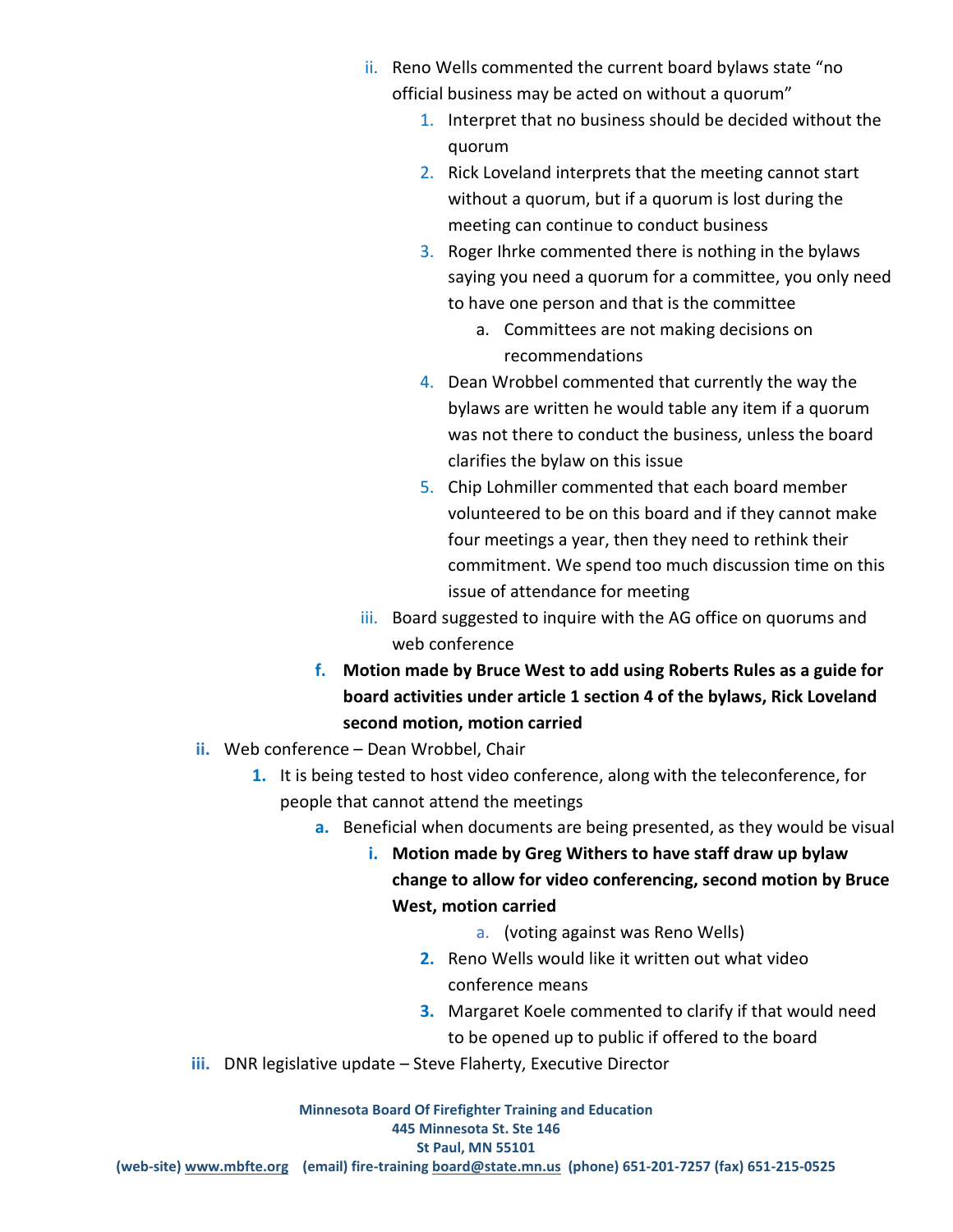- **1.** Still in legislation this session, if not moved forward will be re-presented next session
- **iv.** MBFTE legislative update Steve Flaherty, Executive Director
	- **1.** The statute revisions are still in legislation this session and were heard in the Judiciary committee last Saturday and we hope to get included in the DPS omnibus bill
- **v.** RFP Update Steve Flaherty, Executive Director
	- **1.** The RFP was posted on May 3, 2019 and needs to be up for 21 days
		- **a.** We are on track to have this completed and provide more information at the August meeting for the budget discussion
- **d.** Licensing/License Review/Legislative Committee
	- **i.** Nothing to report
- **e.** Training Committee, Chair Dean Wrobbel
	- **i.** Leadership course change Steve Flaherty, Executive Director
		- **1.** Ten cohorts through at Camp Ripley in the last five years
		- **2.** Camp Ripley getting hard to get dates and get bumped if the military is using facility, no notice of the changes when they bump our group
			- **a.** Would like to take the group to 24 students
			- **b.** Down to one cohort
			- **c.** Increase the time of two modules, per the feedback from students
			- **d.** Take off site to hotel
				- **i.** Save \$14,000 on budget
					- **1.** Instructor cost high with two cohorts
						- **a.** Rick Loveland commented why we do not have the departments pick up the hotel cost and we only pick up the course
							- **i.** Are we creating opportunities for training or welfare
						- **b.** Dean Wrobbel commented that when we started, it was looked at to get a Leadership program modeled after the fire academy, and has done very well, this is an important part to provide to the fire service. This is only discussion for budget in August
							- **i.** If we are thinking of the programs as welfare, then we need to revisit all the programs that are being offered
						- **c.** Bruce West commented that Camp Ripley is becoming more difficult with logistics. We would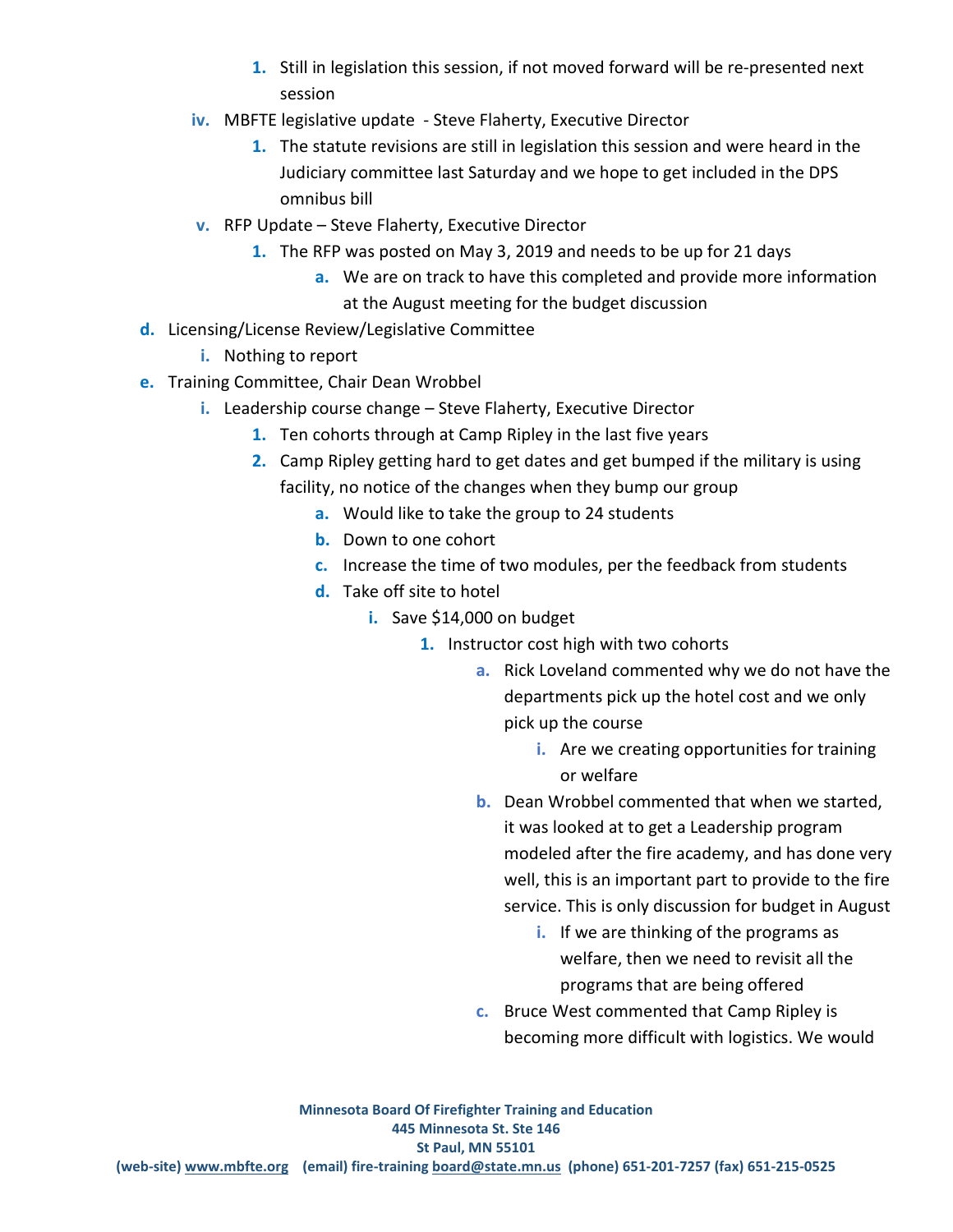like to keep this paid for, as this is a phenomenal program

- **i.** Steve Flaherty, Executive Director commented that we could say here is what the course cost, if they do not show, we bill the department for the cost
- **ii.** Fixed facility being added to live burn funding program Dean Wrobbel, Chair
	- **1.** Executive Committee would like to recommend that fixed facilities be added to the live burn funding program
		- **a. Roger Ihrke motioned to approve fixed facilities to be added to the live burn funding program, second by Jim Fisher, motion carried** 
			- i. This would only be for the facility cost up to \$1500 like the live burns
			- ii. Rick Loveland, does not agree with the decision being made when committee makes the decision a week before the board meeting expecting the board to approve things just on their recommendation, without information being sent out
				- 1. Reno Wells commented that the information had been sent out by the staff, twice regarding the information being discussed at the meeting today
				- 2. Bruce West asked if a week is not enough how much earlier should the committees meet prior to the board meeting
					- a. Rick Loveland replied about three weeks prior to the board meeting
						- i. Margaret Koele, License Coordinator, commented if you have committees to hear the proposals, discuss and make the recommendations to the board, then why have committees. Maybe there should be discussion that if the board would like to hear the information again and have the same discussions again then have all discussions at the board level and not have committees
						- ii. Chip Lohmiller commented that it would be the same meeting over and over again
						- iii. Margaret Koele, commented that the minutes are just a summary of the meetings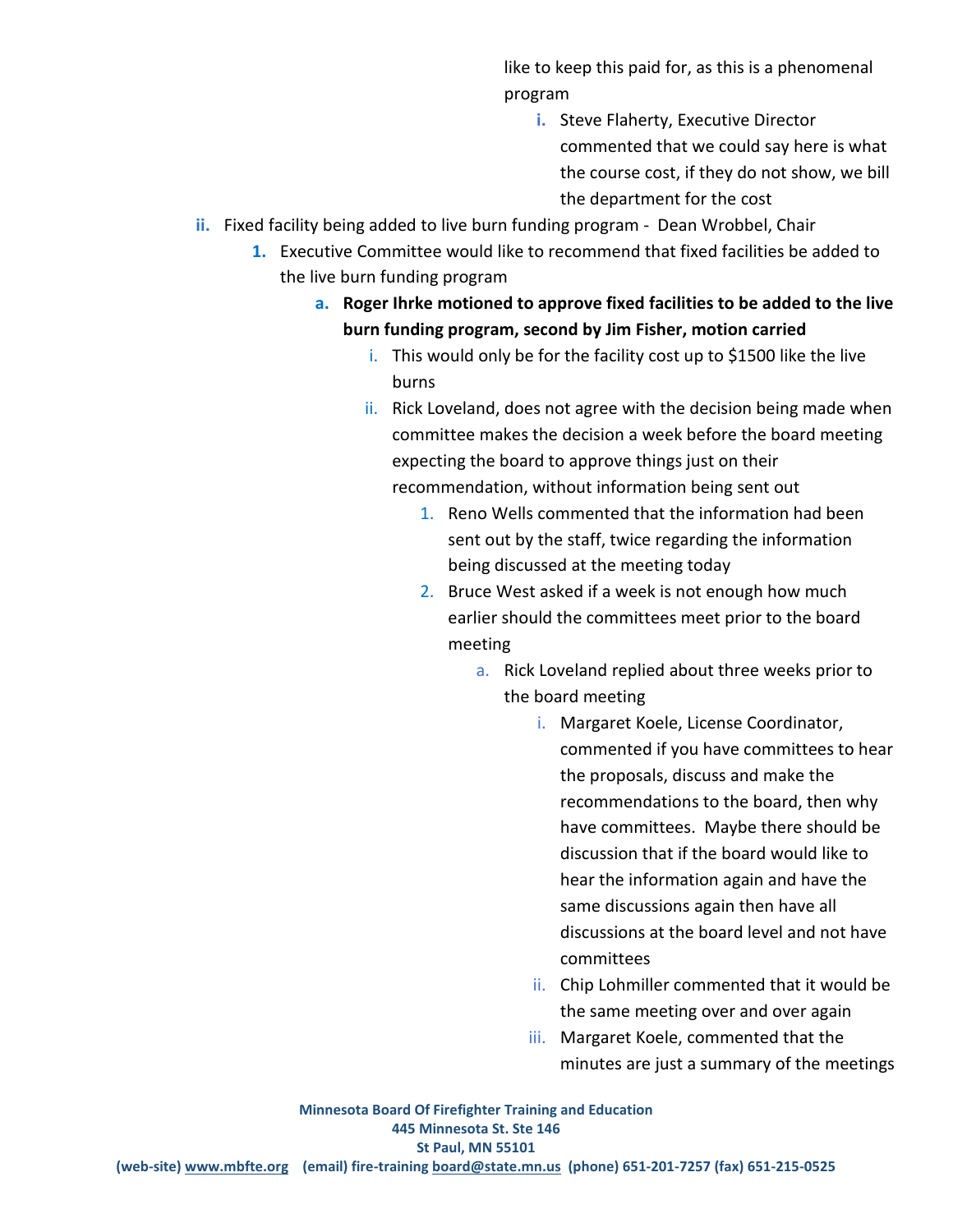and not full discussions held at the meetings

- 3. Bruce West recommended the Executive Committee discuss what was brought up regarding the time frame of committee's meeting and the information relayed to the board members prior to the board meeting for review
	- a. Roger Ihrke disagrees, as this issue is a fire department asking a request of the board with a three page letter of information, we need to just move on and make a motion on this request
	- b. Chris Ford commented he agreed with Margaret Koele, that a committee is set up to make the recommendations to the board by hearing and discussing the information. The board needs to trust the committee's recommendation, if not then disagree with the recommendation brought forward

#### **iii.** NFPA1001 program

- **1.** End dates for completion Dean Wrobbel, Chair
	- **a.** Audit students 2014-2018
		- **i.** Complete program by June 30, 2020 or will be put in dropped status
			- **1. Rick Loveland motioned to approve the completion of the programs from 2014-2018 by June 30, 2020 or will be put into dropped status, Jim Fisher second motion, motion carried**
	- **b.** Current students FY19 Dean Wrobbel, Chair
		- **i.** Complete program by June 30, 2020 or will be put in dropped status
			- **1. Reno Wells motioned to approve the current FY19 students complete the programs by June 30, 2020 or will be put into dropped status, Bruce West second the motion, motion carried**
	- **c.** Future students Dean Wrobbel, Chair
		- **i.** Complete the following fiscal year from when started
			- 1. Decide this in August when do the budget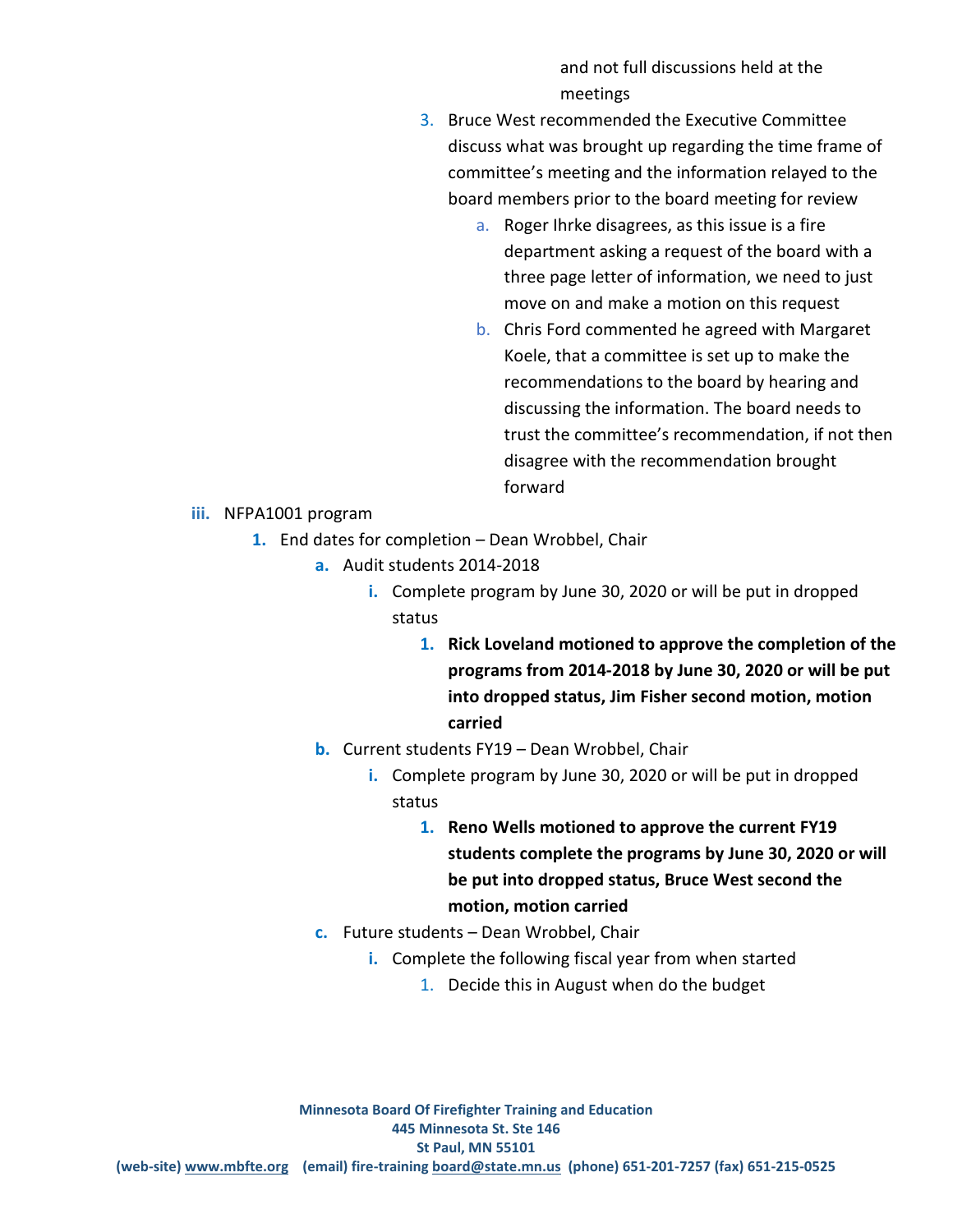- **2.** Issues with funding this program through fiscal years with those students that do not complete the program within current fiscal year
- **f.** Fire Service Specialist Report Bruce West
	- **i.** The fire service specialists are working hard around the state and are there to help any fire departments in need

## **IV. Public comment**

**a.** Mike Nelson, South Metro, would like to thank the board for adding the fixed facilities to the live burn funding program

## **V. Old business**

a. No old business

## **VI. New business**

- **a. Recommendations for additional course reimbursements** 
	- **i.** Training Committee recommendation for these programs to go on the "Reimbursable Expense List" as options for the departments, they all meet a NFPA standard
		- 1. Fire Fitt
		- 2. The Power of Smart Nutrition Improve your Quality of Life
			- a. Bruce West motioned to approve the recommendations to add the three programs to the reimbursable expense list, Chip Lohmiller second the motion, motion withdrew
				- i. Dean Wrobbel, Chair would like to break into two groups, the first two, then the last program separate
				- ii. **Bruce West motioned to approve the recommendation of Fire Fitt and The Power of Smart Nutrition Improve your Quality of Life, to the reimbursable expense list, second motion by Reno Wells, motion approved** (with one board member against)
					- 1. Greg Withers and Chris Ford are concerned about getting away from education to pay for health and wellness issues
					- 2. Chris Ford commented that there is already MNFIRE training for the mental health/cancer/wellness
					- 3. Rick Loveland commented this is firefighter impact
					- 4. Bruce West commented this is another opportunity as an educational session for their department, if you do not have a healthy firefighter you do not have a firefighter
		- 3. Leading "Off" the Fireground
			- a. **Rick Loveland motioned to approve Leading "Off" the Fireground to the reimbursable expense list, Chip Lohmiller second the motion, motion carried** (with one board member against)